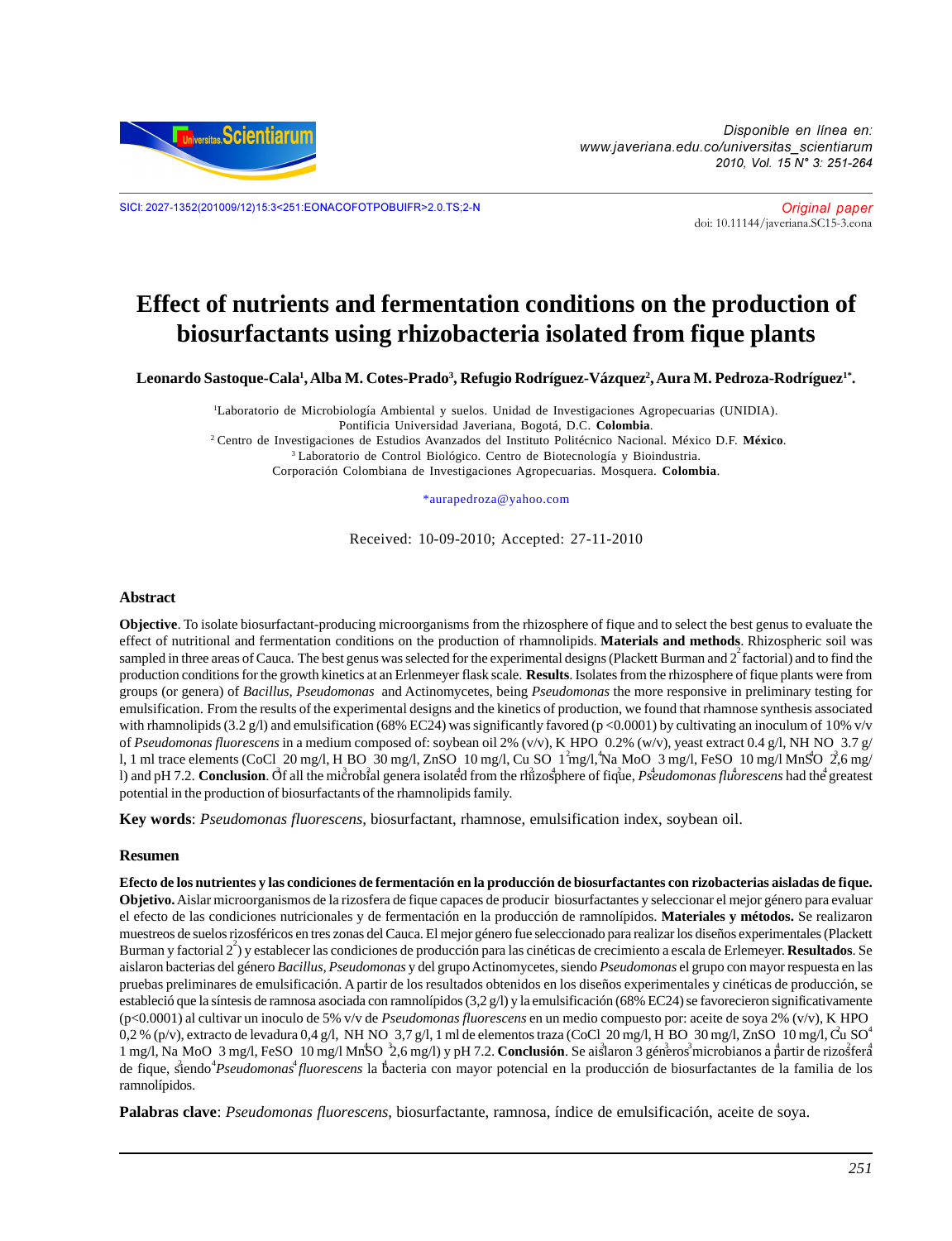#### **Resumo**

**Efeito dos nutrientes e as condições de fermentação na produção de biossurfactantes com rizobactérias isoladas da piteira. Objetivo**. Isolar microorganismos da rizosfera da piteira capazes de produzir biossurfactantes, selecionar o melhor gênero para avaliar o efeito das condições nutricionais e de fermentação na produção de rhamnolipídeos. **Materiais e métodos**. Foram realizadas amostragem de solos rizosféricos em três áreas do Cauca. O melhor gênero foi selecionado para realizar desenhos experimentais (Plackett Burman e fatorial 2 2 ) e definir as condições de produção para as cinéticas em escala de erlenmeyer. **Resultados.** Foram isoladas bactérias do gênero *Bacillus*, *Pseudomonas* e grupo de Actinomycetes. As *Pseudomonas* foram o grupo com maior resposta nos testes preliminares de emulsificação. A partir dos resultados obtidos nos desenhos experimentais e cinéticas de produção foi estabelecido que a síntese de ramnose associados com rhamnolipídeos (3,2 g/l) e a emulsificação (68% EC24) foram favorecidos significativamente (p<0,0001) ao cultivar um inoculo de 5% v/ v de *Pseudomonas fluorescens* em um meio composto por: óleo de soja 2% (v/v), K HPO 0,2% (p/v), extrato de levedura 0,4 g/l, NH<br>2.7 a/l, 1 mJ de alize clamentes (GeCl, 20 mg/l, H, DO, 20 mg/l, ZgSO, 10 mg/l, Gg<sup>2</sup> SO, <sup>4</sup> v de *Pseudomonas fluorescens* em um meio composto por: óleo de soja 2% (v/v), K HPO 0,2% (p/v), extrato de levedura 0,4 g/l, NH NO<br>3,7 g/l, 1 ml de oligoelementos (CoCl 20 mg/l, H BO 30 mg/l, ZnSO 10 mg/l, Cu<sup>2</sup> SO <sup>4</sup>1 m 10 mg/l MnSO4 2,6 mg/l) e pH 7,2. **Conclusão.** Três gêneros microbianos foram isolados da rizosfera da piteira, sendo *Pseudomonas fluorescens* a bactéria com maior potencial na produção de biossurfactantes da família dos rhamnolipídeos.

**Palavras-chave**: *Pseudomonas fluorescens*, biossurfactante, ramnose, o índice de emulsificação e óleo de soja.

# **Introduction**

 Biosurfactants are metabolites, generally secondary, that constitute a group of diverse compounds synthesized by a wide variety of microorganisms (bacteria, filamentous fungi and yeasts) (1-3).

 Currently, biosurfactants do not compete with surfactants chemically synthesized due to the high production costs of the former (3, 4). This situation is related to inefficient processes, low productivity of microbial strains and the cost of raw materials. Therefore, for biosurfactants to achieve a significant market share, it is necessary to carry out research to increase the capacity to manage both the metabolism of the producing strains and the possibility of using low-cost substrates, and technological upgrading process production (5, 6). This will contribute to the discovery of a variety of biotensoactives, with a growing list of microorganisms producing biosurfactants and expanding the range of physical and chemical properties, leading to the discovery of compounds suitable for special applications. The growing interest in the potential applications of microbial surface active compounds is based on the different functional properties that include emulsification, demulsification, phase separation, wetting, foaming, solubilization and reduction of the viscosity of heavy oils. In consequence, there are many fields of industrial application where chemical surfactants can be replaced by biosurfactants, as diverse as agriculture, construction, food industries, textiles, paper and oils (7-9).

Under certain conditions many microorganisms can be induced to produce biosurfactants. In this sense, the study of the effect of different factors that influence the production of these compounds is of great importance. The types, quantities and qualities of biosurfactants are influenced by the nature of the substrate, pH conditions,

temperature, agitation, concentration of Mg, P, Fe, and K ions, and biomass activity (10).

The synthesis of biosurfactants depends largely on the availability of carbon sources and the balance between carbon and other limiting nutrients (11). Production of biosurfactants also varies according to the microbial groups that produce them, generating compounds with different composition, and physical and chemical properties (11).

This study pays particular attention to the effect of the nutritional requirements and fermentation conditions for the production of extracellular biosurfactants by microorganisms, especially *Pseudomonas fluorescens*, isolated from the rhizosphere of fique plants in crop fields located in the department of Cauca in Colombia. It should also be noted that this new *Pseudomonas* isolate has the potential to be employed in the agricultural sector for its ability to produce substances that promote plant growth and biocontrol activity against fungal zoospores, which are responsible for causing diseases in fique plants and have generated important economic losses in the fique sector in Colombia.

# **Materials and methods**

## **Sample collection from fique crop fields (***Furcraea* **sp.)**

Bacteria used in this study were isolated from the rhizosphere of fique plants of productive age in the municipalities of Silvia (2 º 36' 50'' North and 76 º 22' 58'' West, at 2,600 m, and 18 °C), Totoró (2° 38' North and 2 ° 15' West, at 2,750 m, and 14 °C), and the plateau of Popayan in the department of Cauca, Colombia.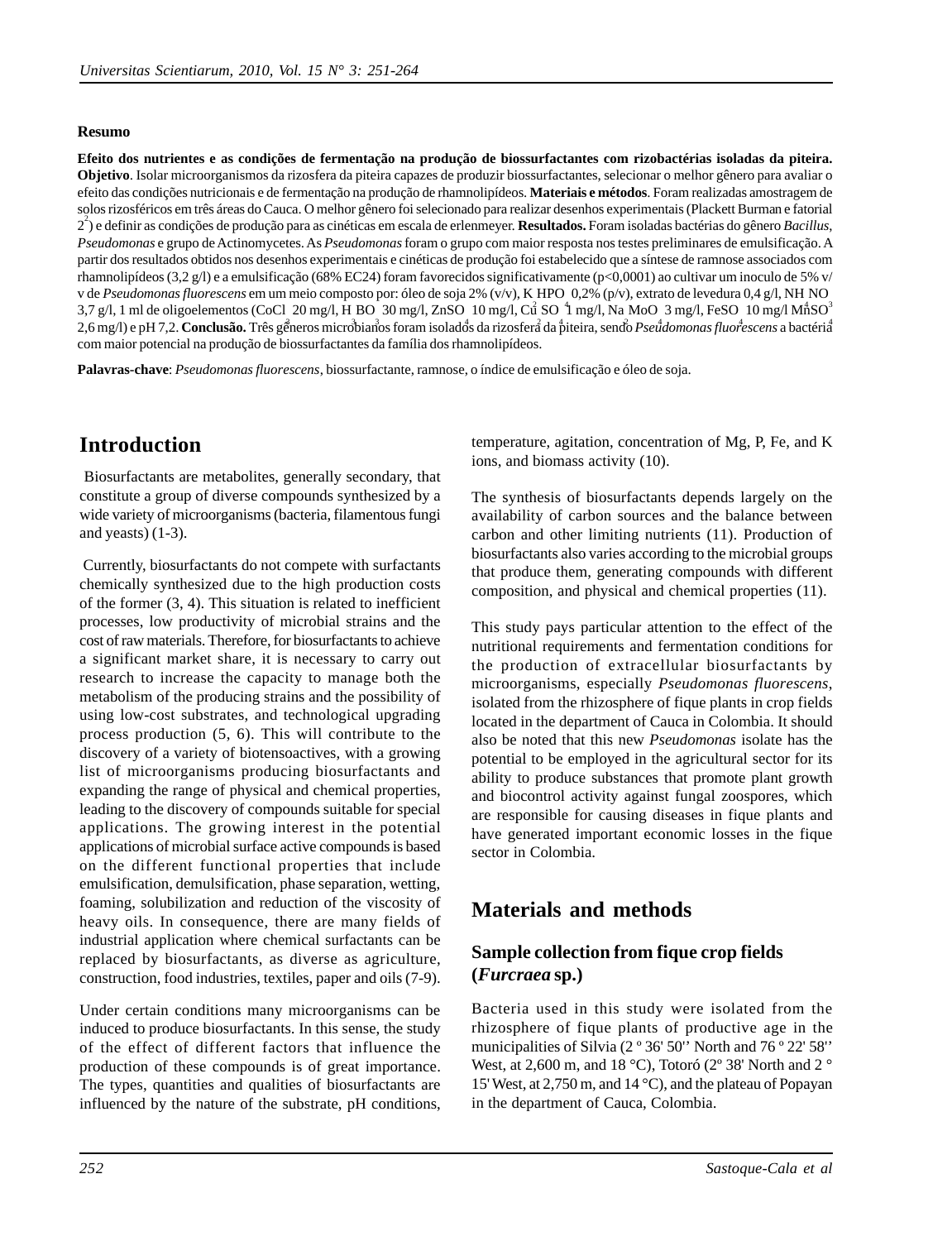Fifteen fique plant roots were collected from three different crop fields in each of the three localities assessed. Samples were placed in carefully labeled paper bags, geo-referenced, stored in closed containers at 4 °C and transported in the storage conditions.

#### **Isolation and preservation of strains**

Samples were processed according to the methodology described by Kuklinsky-Sobral, et al. (12), separating the smaller roots and washing them with drinking water to eliminate the excess soil. Ten grams from each sample were then weighed and placed into 500 ml Erlemeyers containing 200 ml of 0.1% Tween 80 (v/v) and 25 g of glass beads of 0.5 cm in diameter. Each flask was placed at constant agitation at 150 rpm for 1 h.

All the samples were subdivided into two aliquots of 100 ml each. In the first aliquot, a heat shock was applied at 80 ºC for 10 minutes, and decimal dilutions were then carried out down to  $10<sup>-9</sup>$ , and 0.1 ml of each dilution was inoculated on Luria Bertoni agar (LB). Plates were incubated at 28 °C for 48 h following the protocol described by De Souza *et al*. (13)

In samples not subjected to heat treatment, the same dilutions were done and 0.1 ml of each dilution were inoculated on King B selective agar (kb) (14), Cetrimide agar supplemented with nalidixic acid  $(0.3 \text{ g/l})$  and incubated at 30 °C for 48 hours, and oatmeal agar supplemented with  $0.1\%$  nystatin (v/v) and incubated at 22 °C for 10 days.

Colonies that exhibited the characteristic morphology associated with the genus (*Pseudomonas, Bacillus*) or functional group (Actinomycetes) were again isolated in selective media through successive passes to obtain pure colonies. The isolates were coded and cryopreserved in 10% glycerol (v/v) at -70  $\degree$ C, accordingly to the protocol created by Corpoica's genebank of microorganisms used in biological control (Corpoica, 2005).

## **Semi-qualitative evidence of biosurfactant production**

The initial selection of biosurfactant-producing bacteria was done by cultivating them on selective medium SW (15), which is composed of:  $\text{NaNO}_3$  1 g/l,  $\text{KH}_2\text{PO}_4$  0.1 g/l,  $MgSO_4$ .7H<sub>2</sub>O 0.1 g/l, CaCl<sub>2</sub> 0.1 g/l, yeast extract 0.2 g/l, glycerol 2% (v/v) (16), cetyltrimethylammonium bromide (CTAB) 0.2 g/l, and 0.005 g/l methylene blue, and pH 6.5. The test was carried out by introducing three plastic rings

5-mm in diameter and 10-mm high in the SW agar at a depth of 5 mm. In each ring, 50 ul were added of a cell suspension with a concentration of  $10^8$  cfu/ml of each organism grown in nutrient broth after centrifugation (30,100 x g for 15 min at 4  $^{\circ}$ C). The agar plates were incubated at 30 °C for 7 days. At the end of the incubation period, the blue halo of precipitation formed around each ring was measured using a digital caliper (EMC CE) (17).

### **Emulsification tests**

 Rhizobacteria were cultured on nutrient broth at 30 °C for 24 hours. Subsequently, the biomass was recovered by centrifugation at 5,181 x g for 15 minutes and cells were washed twice with NaCl 0.85% (w/v). The biomass was then resuspended in 5 ml of NaCl 0.85% (w/v) and used to inoculate 45 ml of saline Davis minimal broth with an inoculum ratio of  $1\%$  (v/v) (17). The composition was:  $K_2$ HPO<sub>4</sub> 5.23 g/l,  $KH_2$ PO<sub>4</sub> 1.91 g/l, MgSO<sub>4</sub> 0.09 g/l,  $(NH4)_{2}SO_{4}1$  g/l, as well as 1 ml/l of trace elements solution  $(CoCl<sub>3</sub> 20 mg/l, H<sub>3</sub>BO<sub>3</sub> 30 mg/l, ZnSO<sub>4</sub> 10 mg/l, Cu<sub>2</sub>SO<sub>4</sub> 1$ mg/l, Na<sub>2</sub>MoO<sub>4</sub> 3 mg/l, FeSO<sub>4</sub> 10 mg/l and MgSO<sub>4</sub> 2.6 mg/ l). Cultures were incubated at 30  $^{\circ}$ C  $\pm$  2 at 150 rpm for 3 days.

The biomass was separated from the supernatant by centrifugation (30,100 x g for 15 min at 4  $^{\circ}$ C), and the emulsifying activity was evaluated by adding 0.5 ml of cell-free supernatant, 0.5 ml of kerosene and 4 ml of distilled water to a 13 x 100 mm tube. Control 1 consisted of distilled water and kerosene, and control 2 consisted of distilled water, kerosene and Triton X-100 (100 mg/ml). Each tube was agitated in a vortex for 1 min and was left to stand for 24 hours. The height of the emulsification ring was then measured in mm and compared to that of the chemical emulsifier. The emulsification index was calculated using the following equation:

$$
EC24\% = \frac{Height.emulsification}{Total. height} * 100
$$
 [1]

Additionally, we assessed the quality of the emulsification by verifying whether the ring formed was destabilized after vigorous shaking of the tubes (18).

## **Quantification of rhamnolipids**

The indirect quantification of rhamnolipids was done using the orcinol method for quantifying rhamnose (19), by mixing 1 ml of diethyl ether with 333 ml of supernatant. The ether was fully evaporated in a desiccator, and 0.5 ml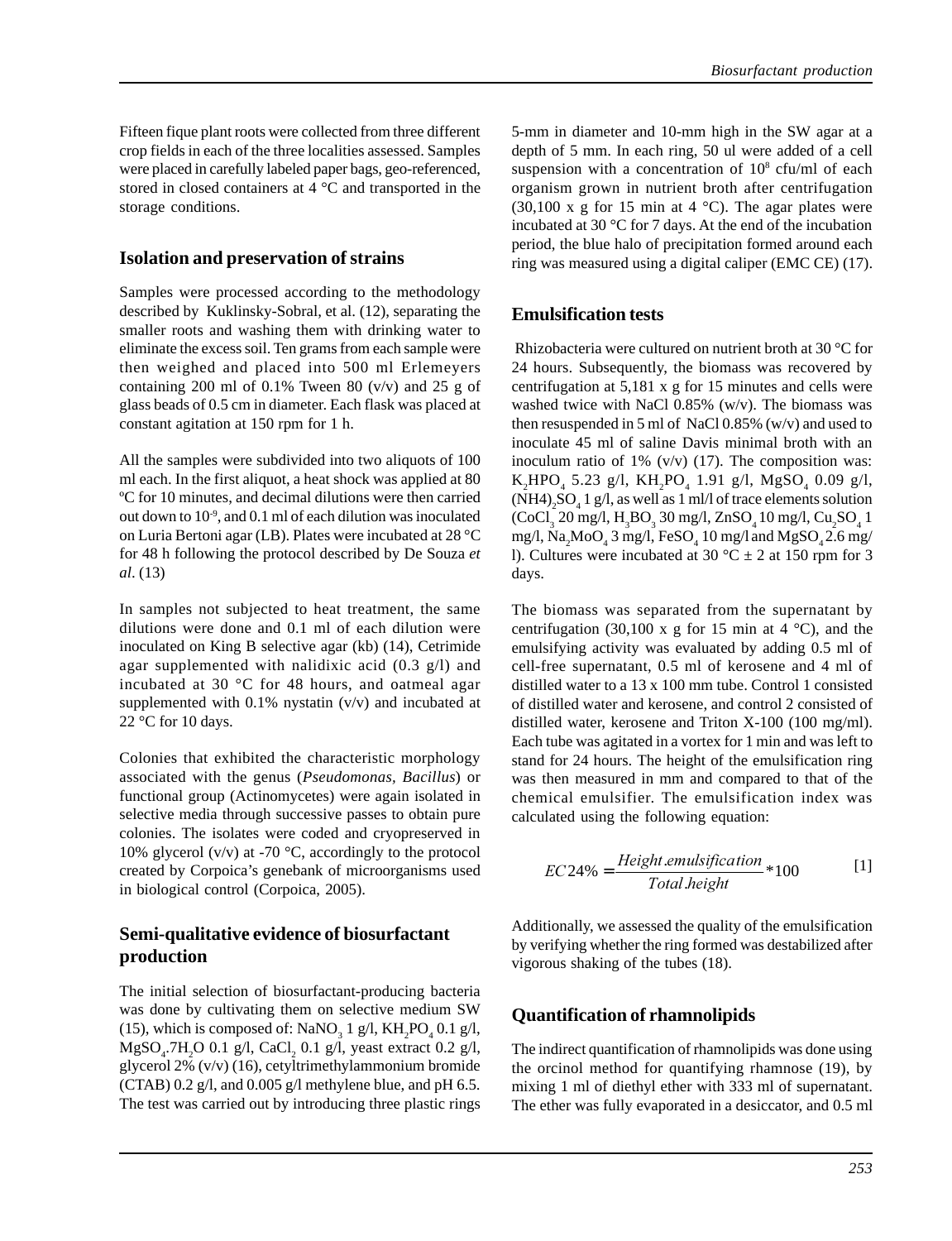of sterile distilled water were added to the dry product. 100 ml of the dry and resuspended sample were taken to mix them with 900 ml of 0.19% orcinol m/v prepared in 53%  $H_2SO_4$  (v/v). The mixture was heated to 80 °C for 30 minutes, allowing it to stand until it reached a temperature of 17 °C. The absorbance of the solution was measured at 426 nm and the concentration was calculated replacing the values in the standard curve of rhamnose (5-350 mg/l), using distilled water for comparison Tuleva *et al*., (17, 20).

#### **Selection of culture conditions for biosurfactant production**

### *Plackett Burman Design*

We set a Plackett Burman experimental design to evaluate the effect of 10 factors at two levels on the production of the biosurfactant (table 1). Each experiment was carried out in triplicate, and values presented in the figures correspond to the average of the data with a standard deviation less than 15%. The emulsifying activity (EC24) (21, 17) and the extracellular concentration of rhamnolipids expressed as rhamnose (g/l) (19) Chandrasekaran & Bemiller, 1980 (17) Tuleva *et al*. 2002) were measured as dependent variables. To carry out the experiments, 250-ml Erlenmeyers were used with 45 ml of supplemented minimal medium and incubated according to each treatment and then taken to the operating condition to be evaluated. Each flask was inoculated with 5 ml of a suspension of microorganisms at a concentration of 9 x 106 cel/ml. The results were treated with an empirical model that relates the quantified responses to the factors evaluated and their respective levels. For a Plackett-Burman design, the first-order model was:

$$
\sum \beta i \ \beta o + Y = Xi \tag{2}
$$

Where *Y* is the response (EC24 and Rhamnose), β*o* is the model intercept and  $\beta$ *i* is the estimated coefficient for each variable or factor X<sub>i</sub>. Data analysis was carried out using SAS 9.0 ®.

# *22 Factorial Design*

Based on the factors that were significant in the Plackett-Burman design, a 22 factorial design was additionally carried out to assess the effect of the percentage of inoculum  $X_1$  (1% and 10% v/v) and time  $X_2$  (6 and 13 days) on the emulsification and production of rhamnolipids (22, 23). The tests were performed in 250 ml Erlenmeyer flasks, containing 45 ml of saline Davis minimal medium (24) with soybean oil 2% (v/v) and a combination of nitrogen

and organic/ inorganic nitrogen. Cultures were incubated at 30 °C  $\pm$  2 and 150 rpm of constant shaking. The design produced a matrix of four treatments carried out in triplicate. Data analysis was performed using the programs SAS ® 9.0 and Design Expert 6.0 ®. The results were treated with an empirical model that relates the quantified responses to the factors evaluated and the respective levels. For a design of two factors, the first-order model was:

$$
y = b_o + b_1 x_{11} + b_2 x_2 + b_{12} x_1 x_2
$$
 [3]

**Where**: *y* corresponds to the dependent variable,  $b<sub>o</sub>$  is the intercept,  $b_1$ ,  $b_2$  are the linear coefficients and  $X_1$  and  $X_2$  are independent variables or factors. The dependent variables were emulsification (% EC24) and production of rhamnolipids (g/l).

## **Kinetics of growth and production of rhamnolipids**

A preinoculum of *Pseudomonas fluorescens* was cultured in nutrient broth at 30 °C for 24 hours. Subsequently, the biomass was recovered by centrifugation at 5,181 x g for 15 minutes and cells were washed twice with NaCl 0.85% (w/v). 60 ml of a cell suspension at  $9x10^8$  cel/ml was prepared and then added as the inoculum into 540 ml of MMS broth (Davis Minimal Medium Saline) at pH 7.2, maintaining constant temperature at 30 ºC and constant agitation at 150 rpm. Samples were taken every 2 h during the first day and every 6 hours until completing 15 days of processing. The following dependent variables were evaluated: biomass dry weight (25), EC24, rhamnose concentration, and pH. Additionally, we calculated parameters as: specific growth rate  $(\mu_x)$ , product yield on biomass  $(Y_{p/x})$  and productivity (26).

### **Biochemical characterization of isolates**

The isolates that showed the highest biosurfactant activity were identified using the BIOLOG™ Automatic Identification System (Biolog, Inc. of Hayward). The results were compared with the database of Microlog software to determine the coefficient of similarity of previously studied genera in the identification system (27).

# **Results**

### **Isolation of microorganisms**

 From surveys conducted in the municipalities, a total of 31 isolates were recovered, and bacteria of the genus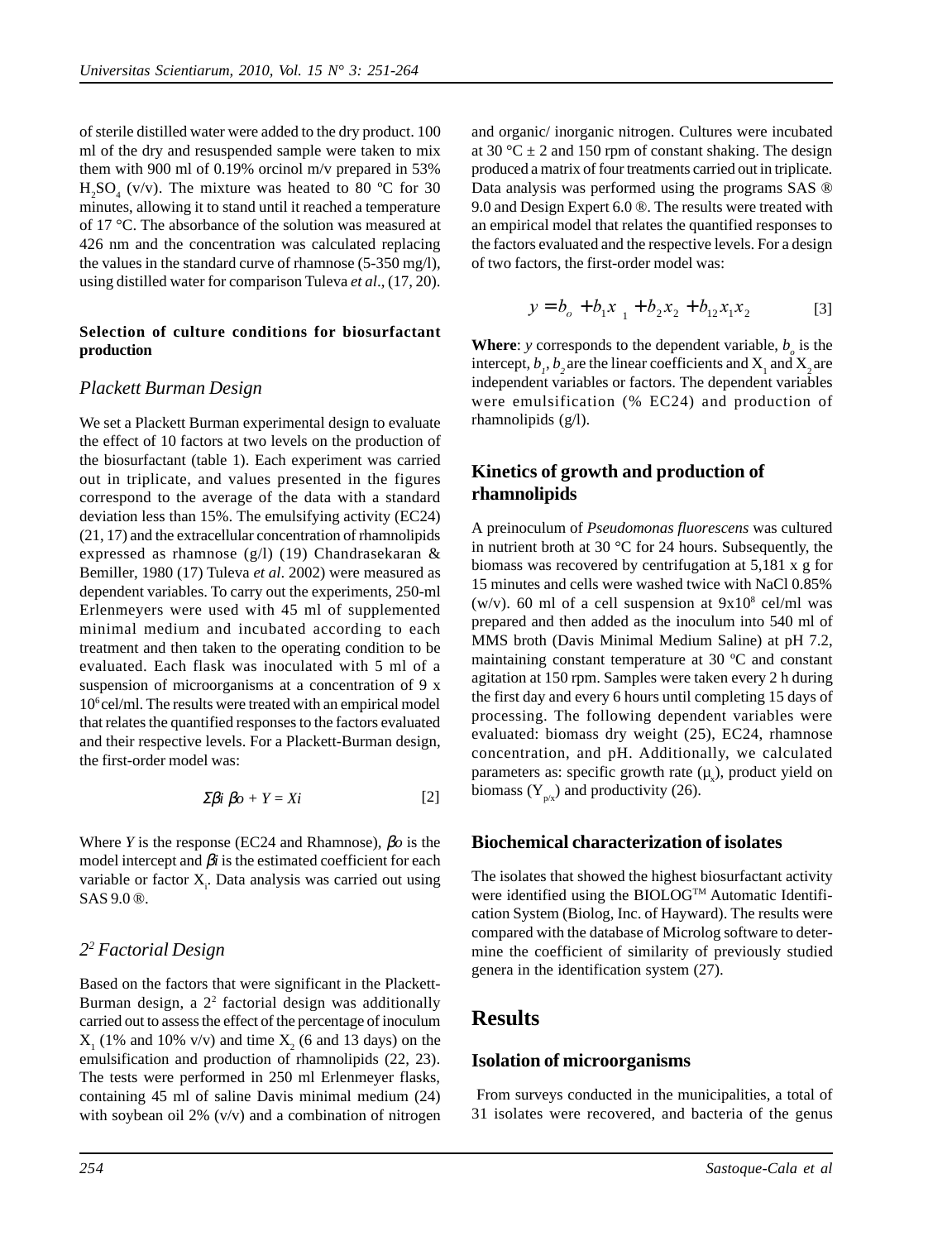| <b>Treatments</b>        | A                | $\, {\bf B}$   | $\mathbf C$      | D                         | E                                                                                  | $\mathbf F$ | G            | $\mathbf H$               | I            | ${\bf J}$                 | $\mathbf K$  |
|--------------------------|------------------|----------------|------------------|---------------------------|------------------------------------------------------------------------------------|-------------|--------------|---------------------------|--------------|---------------------------|--------------|
| 1                        |                  | $-1$           | $\mathbf{1}$     | $-1$                      | $-1$                                                                               | $-1$        | $\mathbf{1}$ | $\mathbf{1}$              | $\mathbf{1}$ | $-1$                      | $\mathbf{1}$ |
| $\mathfrak{2}$           | 1                | 1              | $-1$             | 1                         | $-1$                                                                               | $-1$        | $-1$         | $\mathbf{1}$              | 1            | 1                         | $-1$         |
| 3                        | $-1$             | 1              | 1                | $-1$                      | 1                                                                                  | $-1$        | $-1$         | $-1$                      | $\mathbf{1}$ |                           | 1            |
| 4                        |                  | $-1$           | $\mathbf{1}$     | 1                         | $-1$                                                                               | 1           | $-1$         | $-1$                      | $-1$         | 1                         | 1            |
| 5                        | 1                | 1              | $-1$             | 1                         | 1                                                                                  | $-1$        | 1            | $-1$                      | $-1$         | $-1$                      | 1            |
| 6                        | 1                | 1              | 1                | $-1$                      |                                                                                    | 1           | $-1$         | 1                         | $-1$         | $-1$                      | $-1$         |
| 7                        | $-1$             | 1              | 1                | 1                         | $-1$                                                                               | 1           | 1            | $-1$                      | 1            | $-1$                      | $-1$         |
| $\,8$                    | $-1$             | $-1$           | 1                | 1                         | 1                                                                                  | $-1$        | 1            | 1                         | $-1$         | 1                         | $-1$         |
| 9                        | $-1$             | $-1$           | $-1$             | 1                         | 1                                                                                  | 1           | $-1$         | 1                         | 1            | $-1$                      | 1            |
| 10                       | 1                | $-1$           | $-1$             | $-1$                      | 1                                                                                  | 1           | 1            | $-1$                      | 1            | 1                         | $-1$         |
| 11                       | $-1$             | 1              | $-1$             | $-1$                      | $-1$                                                                               | 1           | 1            | 1                         | $-1$         | 1                         | 1            |
| 12                       | $-1$             | $-1$           | $-1$             | $-1$                      | $-1$                                                                               | $-1$        | $-1$         | $-1$                      | $-1$         | $-1$                      | $-1$         |
| <b>Nominal</b><br>factor | glucose          | glycerol       | yeast<br>extract |                           | $\mathrm{NH}_4\mathrm{NO}_3\ \mathrm{N}_{\mathrm{org}}/\mathrm{N}_{\mathrm{inog}}$ | rpm         | days         | soybean phosphorus<br>oil |              | $^{\mathrm{o}}\mathbf{C}$ |              |
| High $(+1)$              | 18.2 g/l         | 3%<br>V/V      | $0.2$ $g/l$      | $1.87 \text{ g}/\text{l}$ | $0.2\,$<br>ext/1.87<br>$g/NH^4NO^3$                                                | 200         | 6            | $2\%$ v/v                 | $0.3$ g/l    | $30\,$                    |              |
| Low $(-1)$               | $\boldsymbol{0}$ | $\overline{0}$ | $\mathbf{0}$     | $\mathbf{0}$              | $\mathbf{0}$                                                                       | 150         | 3            | $\theta$                  | $\mathbf{0}$ | $20\,$                    |              |

**Table 1. Encoded factors and levels tested with the Plackett Burman design.**

*Pseudomonas* were identified as the most representative with 16 isolates (50%), followed by the genus *Bacillus* with 9 isolates (31%) and 6 isolates of the group *Actinomycetes* (19%).

 Of the 31 isolates grown in agar SW, qualitative biosurfactant (rhamnolipid) production associated with the formation of a blue pigment around the colonies and the formation of yellow halos on the culture medium (figures 1, 2) was observed in 52% of the strains (15 Gram-negative bacilli and 1 Gram-positive bacilli). The diameter of the halos for Gram-negative bacilli was larger than 10.6 mm and the one of the Gram-positive bacilli was 8 mm at day 7of incubation. On the other hand, no growth or pigment production in the culture medium was detected with the other 15 strains.

With respect to the preliminary tests of emulsification (figure 2), 41.9% of the isolates showed an EC24 greater than 50% with a white ring that did not destabilize when shaking vigorously the tubes after 24 h of incubation at 17 ° C. In 22.5% of the isolates, no emulsification of kerosene was found, and in 35.6% the EC24 was lower than 50%. According to the morphology distribution of bacilli that exceeded 50% of emulsification, 9 isolates were Gramnegative bacilli, 3 were Gram-positive bacilli and 1 was an Actinomycetes. Results obtained in the preliminary test showed that Gram-negative bacilli were the dominant group.

#### *Selection of culture conditions for the production of biosurfactants*

The selection of conditions for the biosurfactant production was made specifically for the genus *Pseudomonas*, choosing the best strain (Ps006) because this group was significantly better with respect to the production of biosurfactant than the other genera evaluated  $(p<0.0001)$ .

The effect of medium components and operating conditions were evaluated using the Plackett Burman design. According to the analysis of variance with a confidence level of 95%, the factors that significantly affected the production of rhamnolipids and EC24 were the mixture of organic and inorganic nitrogen or factor E  $(p = 0.0071)$ , and the addition of soybean oil at 2% (v/v) or factor H ( $p = 0.0081$ ). Thus, first-order equations describing the models are: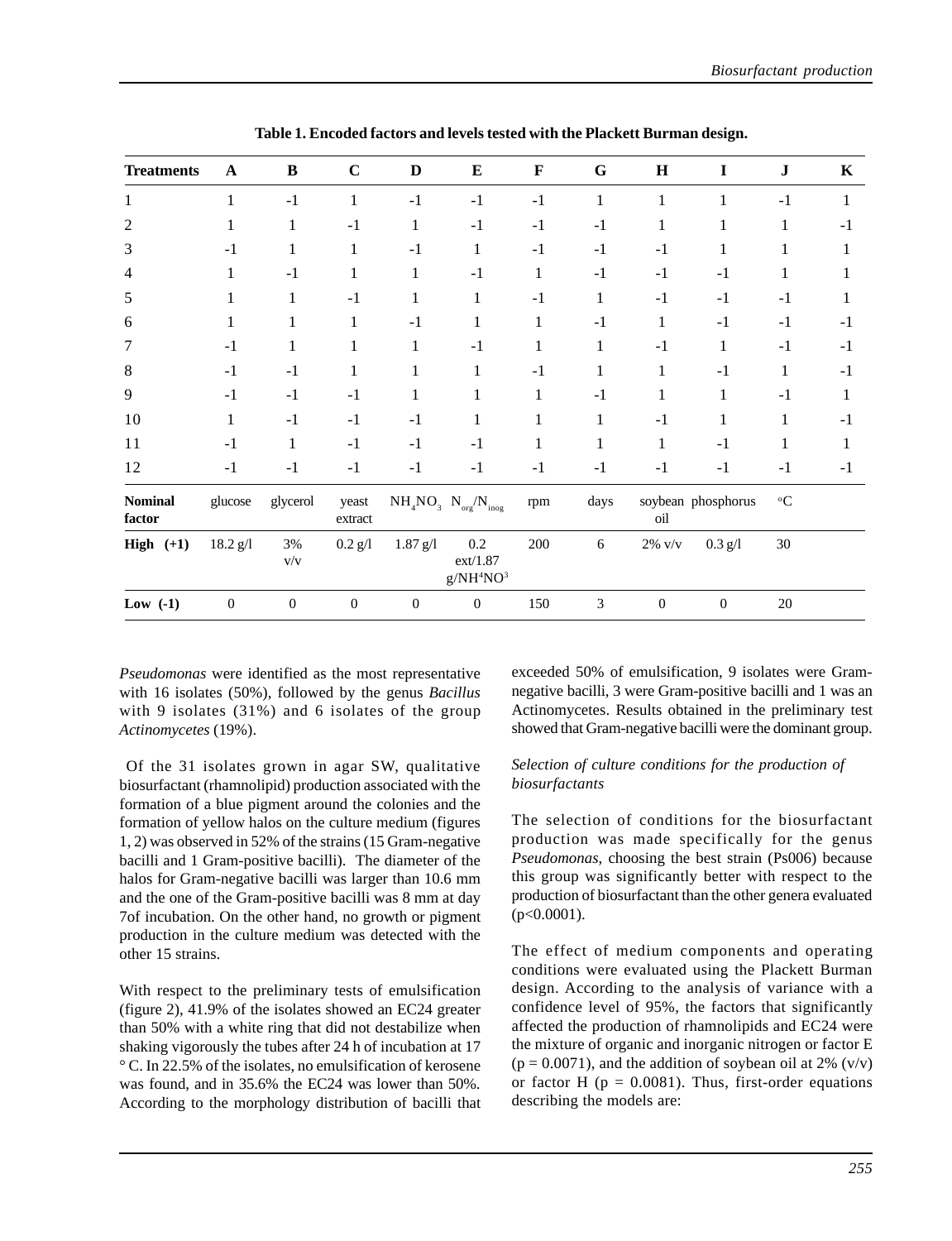

Figure 1. Semiquantitative production of biosurfactants related to the formation of a blue pigment and acidification halos surrounding the colonies. SW agar, 30 °C and 7 days of incubation.



**Figure 2.** EC24 and diameter of halos in the middle for the 31 SW rhizobacteria isolates.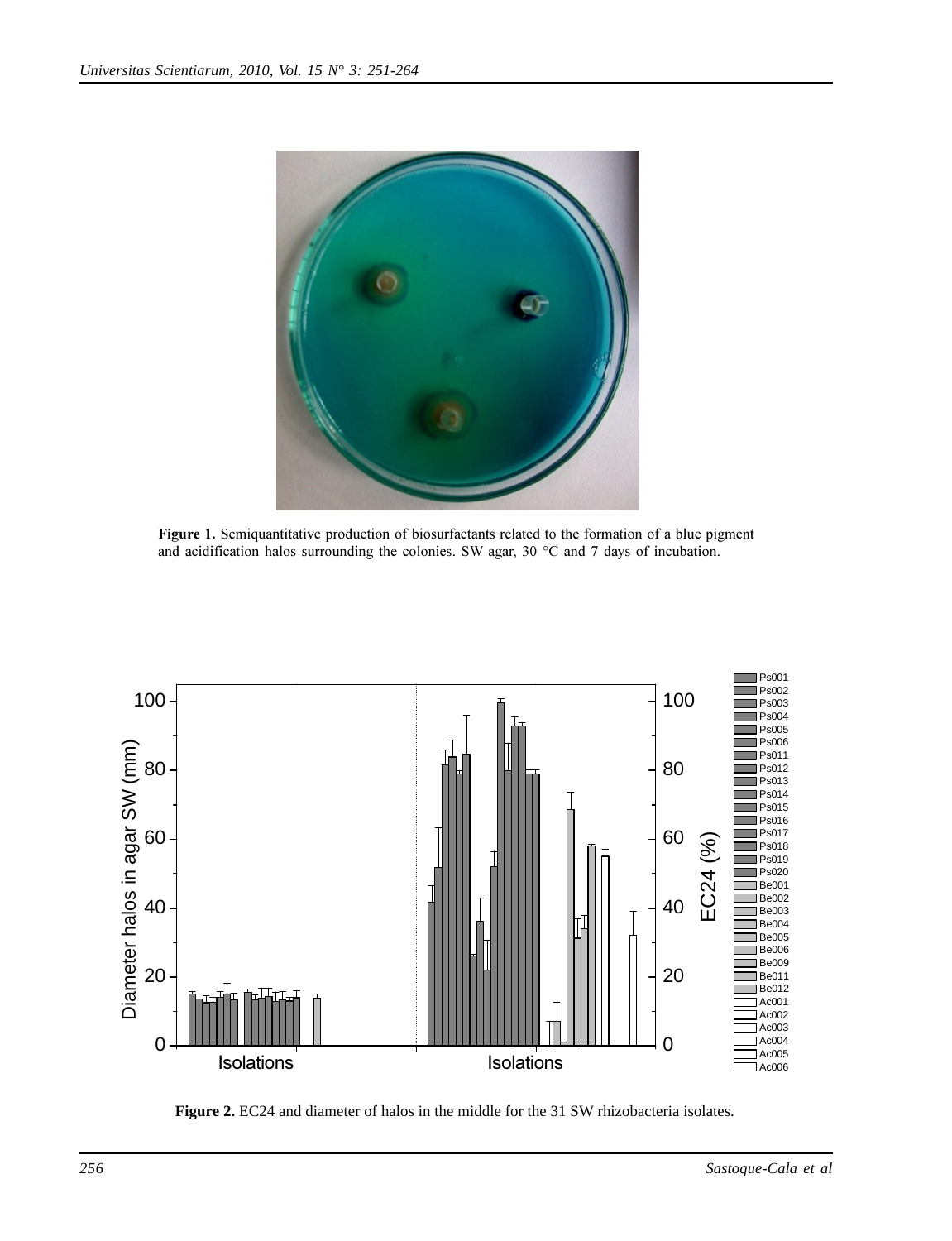$$
EC24 \cdot (%) = 22.6 + 7.5E + 0.72H
$$
 [4]

*Rhamnose* 
$$
(g/l) = 22 + 0.29E + 0.12H
$$
 [5]

Under these conditions, the EC24 was 66% and 62% for treatments 8 and 9 with a rhamnose concentration of 1.9 g/ l and 1.98 g/l, respectively, resulting in a production medium composed of: vegetable oil 2% (v/v),  $K_2HPO_4$ 0.2% (w/v), yeast extract 0.4  $g/l$ , NH<sub>4</sub>NO<sub>3</sub> 3.7  $g/l$ , 1 ml of trace elements  $(CoCl<sub>3</sub> 20 mg/l, 30 mg/l H<sub>3</sub>BO<sub>3</sub>, 10 mg/l)$  $\text{ZnSO}_4$ ,  $\text{CuSO}_4$  1 mg/l,  $\text{Na}_2\text{MoO}_4$  3 mg/l,  $\text{FeSO}_4$  10 mg/l and  $MnSO<sub>4</sub>$  2.6 mg/l) with pH 7.2 and operating conditions of 150 rpm, 6 days, and 30 ºC (**Figure 3**).

#### *22 Factorial Design:*

According to the results of the ANOVA, the interaction of  $X_1$ (time) and  $X_2$  (% inoculum) at the highest levels had a significant effect on the EC24 ( $p=0.0014$ ), demonstrating that with an increase of the percentage of inoculum to 10%  $(v/v)$  and cultivating the bacteria for 13 days, the emulsification achieved was of 71%. Under these conditions there was an increase in the concentration of rhamnose (3.2 g/l), a value 41% higher than that obtained in the first experimental design. The first-order equations that allowed the prediction of the model were:

$$
EC24 \cdot (\%) = 55.2 + 11.9x_1 + 4.42x_2 - 0.020x_1x_2
$$
 [5]  
Rhamnose · (g/l) = 1.7 + 0.19x<sub>1</sub> + 0.31x<sub>2</sub> + 01.6<sub>1</sub>x<sub>2</sub> [6]

Additionally, 3D graphs are shown in which the interaction of  $X_1$  and  $X_2$  is most evident at the highest levels of each factor, confirming the results of the statistical analysis (Figures 4 and 5).

#### **Kinetics of growth and production of rhamnolipids**

Growth curves were prepared with Ps006 strain to evaluate the behavior of the parameters of interest as a function of time. Biosurfactant production was evident from the first hours of incubation, possibly behaving as a metabolite associated with output growth of 3.74 g/l at 10.6 days (254 h) of culture, with a productivity of 364 mg/l/d (**Figure 6**).



Figure 3. EC24 and production of rhamnose with a Plackett-Burman design.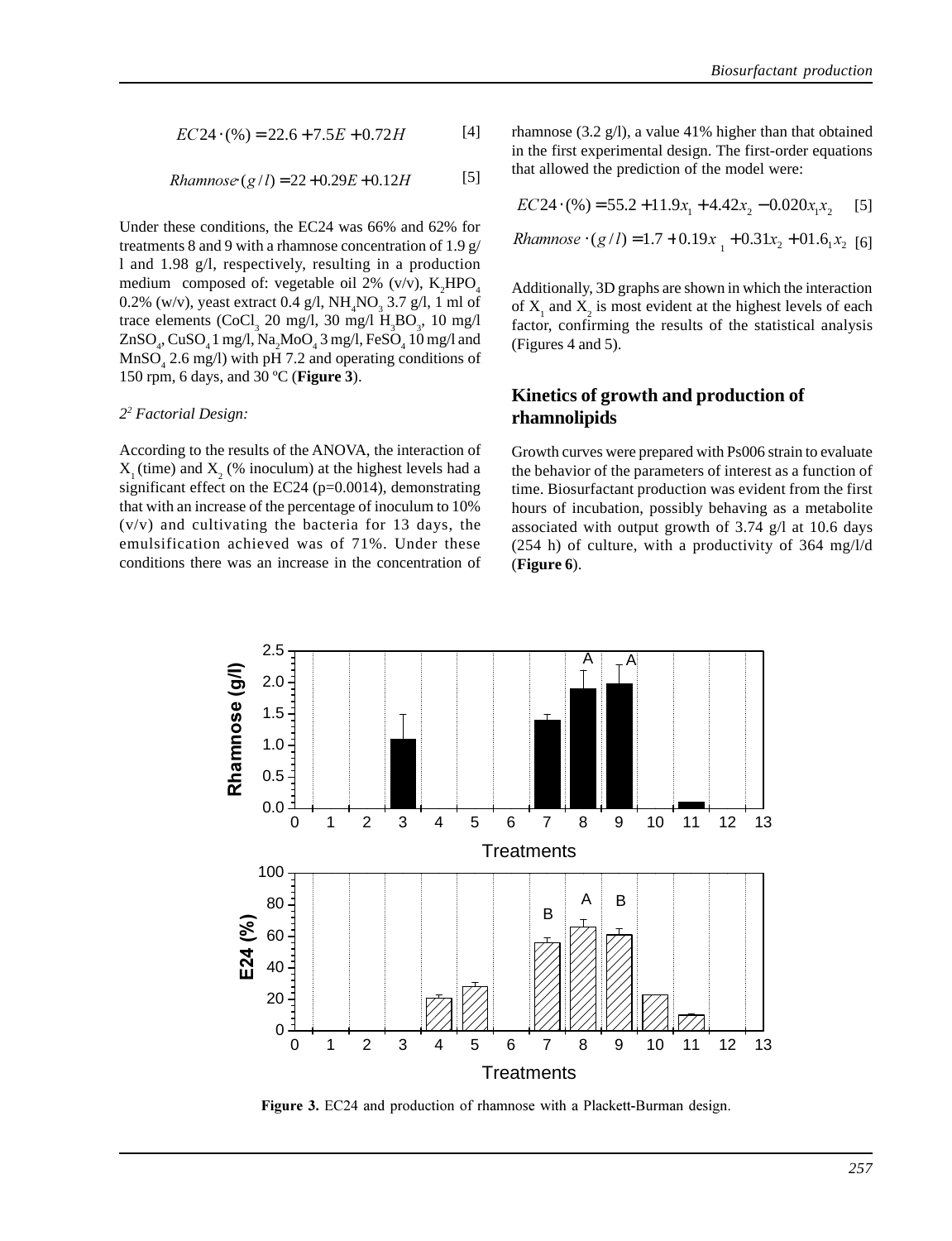

**Figure 4.** 3D representation of the effect of the interaction of X<sub>1</sub> (inoculum) and X<sub>2</sub> (time) on EC24, assessed with a 2<sup>2</sup> factorial design.



**Figure 5.** 3D representation of the effect of the interaction of X (inoculum) and X (time) on rhamnose concentration (g/l), evaluated using a 2<sup>2</sup> factorial design.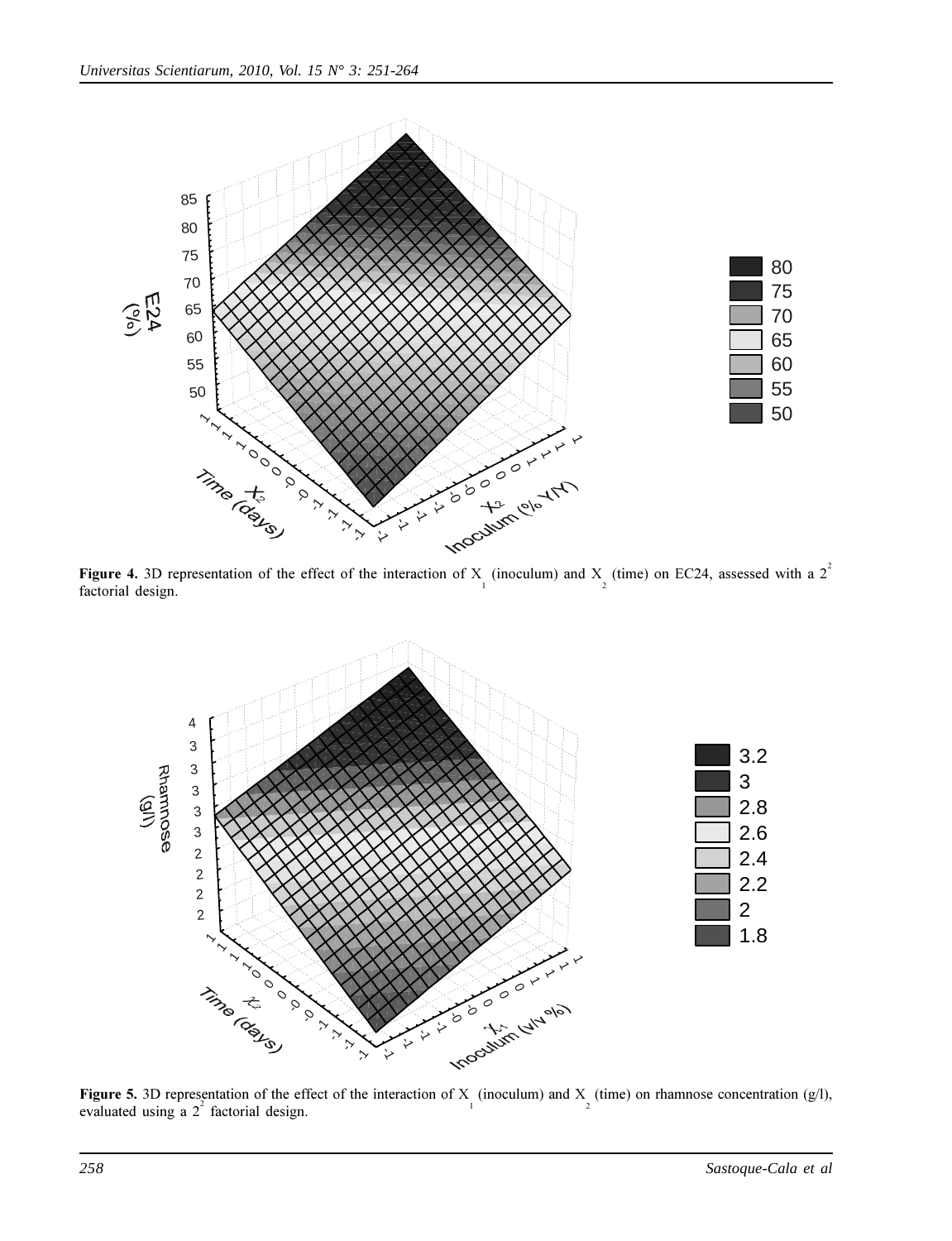

Figure 6. P. fluorescens growth kinetics, rhamnose production and emulsification in modified MMS broth, after 16 days of culture at 30 °C and 200 rpm.

With regard to the formation of biomass as a function of time, the strain did not show an adaptation phase, and the logarithmic phase was extended to 2.2 days (52.8 hours), period during which the specific growth rate was 0.109 h-<sup>1</sup> with time duplication of 6.3 h. Subsequently, the stationary phase was observed and possibly the death phase, as evidenced by a loss in viability when making surface counts (data not shown). Regarding product yields in biomass (Y  $_{p/x}$ ), the estimated value was 0.18 g/g. Figure 6 additionally shows the results for EC24, noting that the emulsifying activity increased proportionally with the biomass and the concentration of rhamnose, with a maximum of 81% after 10 days for processing. A slight decrease of 6% was subsequently showed, which remained constant until the end of the process, determining that at 16 days the final emulsification was 75%. With regard to the changes in pH values, a decrease was observed until 7 days with a value of 5.0.

#### **Identification of selected isolates**

All the Gram-negative bacilli found belong to the genus *Pseudomonas* and include several species such as *Pseudomonas fluorescens*, *Pseudomonas aeruginosa* and *Pseudomonas maculicula*. Ps006 isolate was identified as *Pseudomonas fluorescens*.

### **Discussion**

The genera *Bacillus* and *Pseudomonas* were the dominant groups in the rhizosphere of fique considering all the municipalities. The isolates belonging to both genera surpassed 81% of recovery, and in turn, 50% of this 81% correspond to the genus *Pseudomonas*.

Gram-negative bacteria were the majority in the rhizosphere of fique, a finding consistent with that one reported by Kloepper (28), who also showed that within these bacteria, the group consisting of fluorescent *Pseudomonas* is prevalent. However, authors such as Atlas and Bartha (29) suggest the opposite, that it is the Gram-positive that predominate. It must be noted, though, that a determining factor of the rhizobacterial composition in plants is the selective pressure they exert through root exudates, and that the characteristics of these exudates are influenced by a large number of biotic and abiotic factors that alter the composition from one crop field to another (30).

The methodology described by Tuleva *et al*. (17) for qualitative determination of the production of glycolipids allowed efficient selection of the isolates with biosurfactant activity, which were examined using the formation of pigment around the colonies and dark halos as a qualitative indicator of biotensoactive production with similar results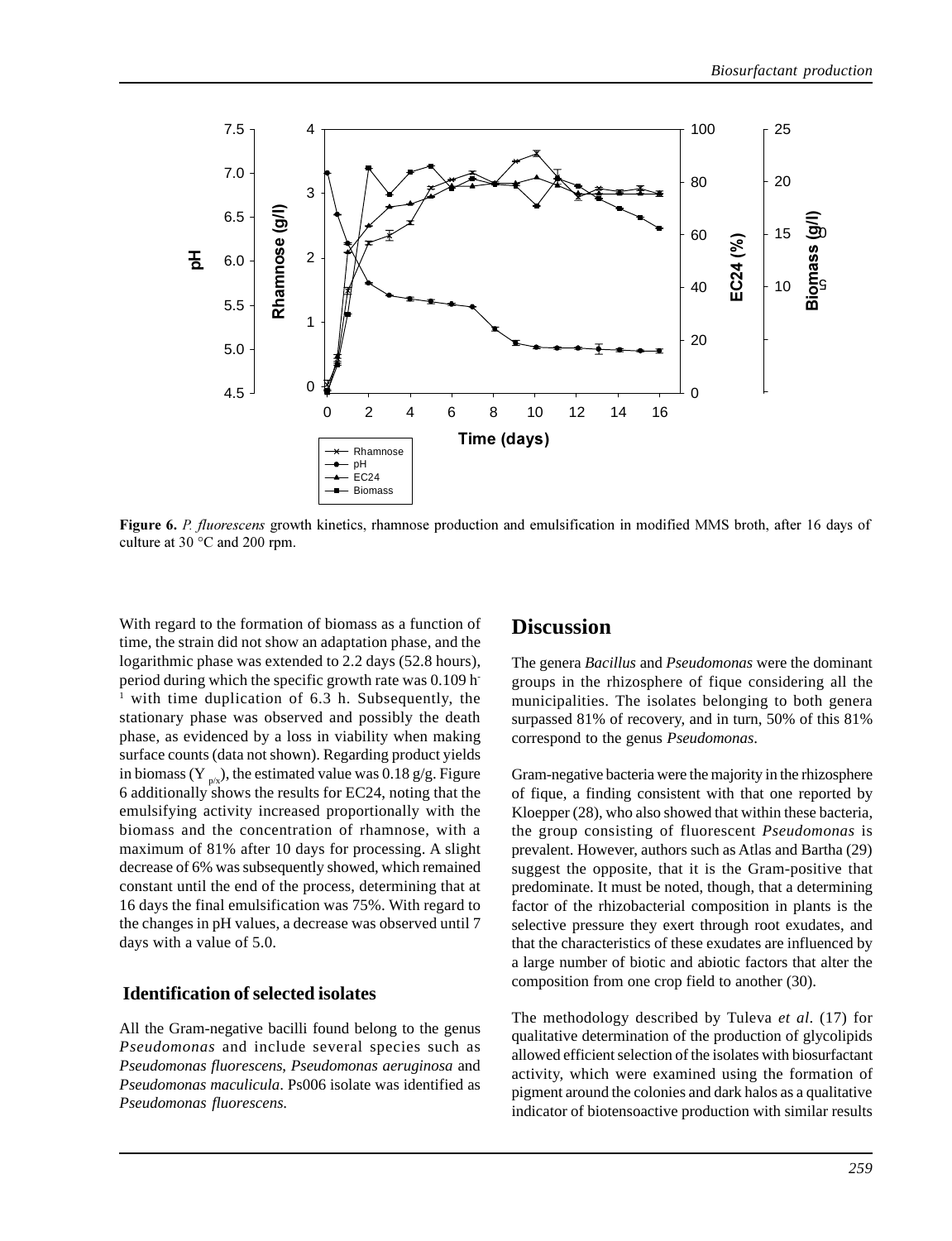to those reported by Perfumo et al. (31). These authors evaluated the production of anionic glycolipids in culture plates with agar SW by *P. aeruginosa* AP02-1 isolated from hot springs and agro-industrial effluents with the formation of colonies surrounded by large halos of 2.0 cm in diameter, after 24 hours of incubation at 45 °C.

Biosurfactant production was strongly dependent on the composition of the medium, affecting the efficiency of their production (23). In flask experiments, changing the carbon source affected both the emulsifying activity and the production of biosurfactant (32). The selected carbon source was soybean oil because it showed the highest rates of emulsification of rhamnose and, in addition, showed higher concentrations compared with other treatments. The production from soybean oil 2% had the highest concentrations when it was used as the sole source of carbon, and the most likely reason for this trend is the lipase activity of *P. fluorescens*, which facilitated the uptake of fatty acids contained in the soybean oil fractions. On the other hand, treatments in which glucose alone had mixed results or were low, these findings might be related to the presence of uronic acids, which could confer to the biosurfactant an increased resistance to acid hydrolysis with  $H_2SO_4$  thus preventing the formation of rhamnose, or its concentration was underestimated by an interference in the technique as such (33, 34).

Literature shows that vegetable oils were more efficient substrates in the production of rhamnolipids by *P. aeruginosa* and *P. fluorescens* (Ps006) when compared with glucose and glycerol (35, 36). In this study, a similar trend was observed in the use of the three carbon sources tested, but vegetable oils (especially soybean oil) allowed a higher production of rhamnolipids by *P. aeruginosa* and *P. fluorescens* (Ps006). Similar results have been obtained by Stanguellini and Miller (37), Soberon-Chavez (38) and Santos *et al*. (39), evaluating *P. fluorescens* and *P. aeruginosa* with several carbon sources.

The ineffectiveness of hydrophilic substrates (for example, glucose and glycerol) in producing rhamnolipids seems reasonable since they are highly soluble and therefore there is no need for the cells to secrete biosurfactants to improve their solubility. In contrast, vegetable oils and hydrocarbons are hydrophobic substrates and this could trigger the formation of biosurfactants. However, hydrocarbons are generally less biodegradable than vegetable oils, leading to a poor cell growth, consequently to an ineffective production of rhamnolipids and a possible toxic effect on cells due to the nature of organic compounds (40, 41). On the

other hand, vegetable oils can be hydrolyzed by the lipases of *P. aeruginosa* and *P. fluorescens* (42) to form fatty-acid long chains (FALC) composed essentially of 12-18 carbon atoms. The FALC can be further degraded by cellular oxidation to support growth or could become the precursor of lipids to promote the biosynthesis of rhamnolipids (42, 43). The results presented in Figure 3 show the dependence of the emulsion percentage on the concentration of rhamnolipids produced by *P. aeruginosa* and *P. fluorescens* in a medium containing 2% soybean oil.

Results presented in this study showed significant variations in the concentration of biosurfactants (rhamnolipids) when varying the carbon source (vegetable oils, glycerol and carbohydrates, or a combination) because there is a general trend to incorporate preferentially *Pseudomonas* 3HD monomers and 3HDd from carbohydrates compared to soybean oil. On the other hand, 3HHx and 3HO monomers seem to be generally incorporated preferentially from soybean oil compared to carbohydrates (44).

The production of rhamnolipids was observed in the presence of yeast extract and  $NH<sub>4</sub>NO<sub>3</sub>$  at low concentrations, but was stimulated by the combination of the two sources and is inhibited by the absence of these compounds, which is consistent with the findings reported by Gibbs and Mulligan (45). This was demonstrated during the testing of the emulsifying activity and the concentrations of rhamnose; therefore, the best source of nitrogen for the production of rhamnolipids under the conditions tested in our study was the combination of yeast extract  $(0.4 \text{ g/l})$  and  $\text{NH}_4\text{NO}_3$  (3.7) g/l). This was demonstrated by Deziel *et al*. (10) who also observed increased rhlAB gene expression with compounds containing  $NO_3$ , only in the presence of NH4<sup>+</sup>.

Environmental factors and growth conditions such as pH, temperature, agitation, and oxygen availability also affect the production of biosurfactants because of their effects on cell growth (46, 47). The production of rhamnolipids in *Pseudomonas* spp. reaches its highest value with pHs between 5.0 and 5.5 and a sudden pH decrease below 7.0 (33).

We found that biosurfactants produced by selected rhizobacteria of the genus *Pseudomonas* are associated with cell growth. The yield of biosurfactant production was increased using experimental designs that allowed the improvement of the culture medium in order to favour a higher production of biomass. This association has been widely described in the production of biosurfactants for *P. fluorescens* (48).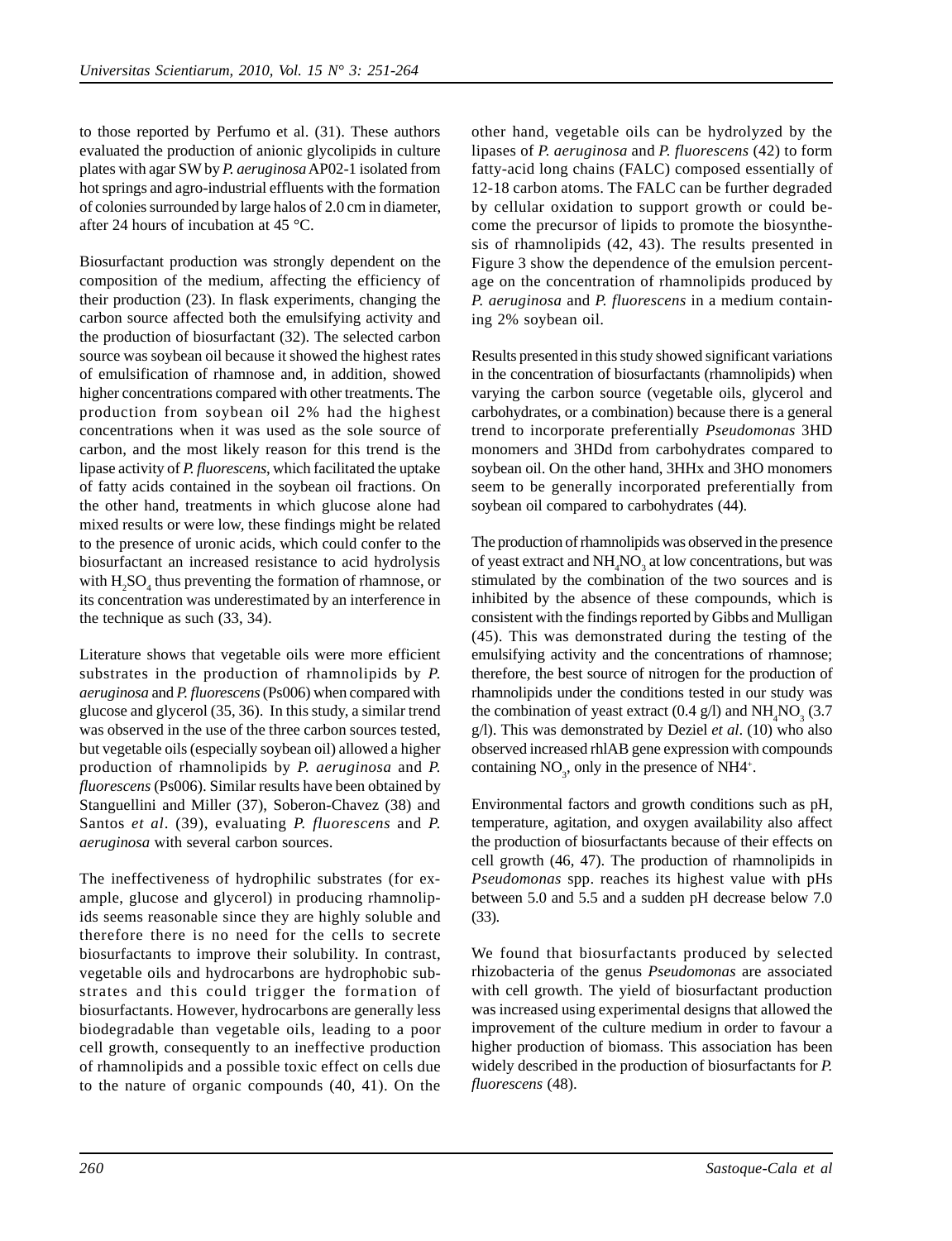When comparing the productivity results obtained with the *P. fluorescens* fique rhizospheres selected with those reported by Stanguellini and Miller (37), we found that both the changes to the environment and the selected strains favored the production and presented higher yields than those found by these authors, who reported a productivity of between 50 and 1000 ( $\mu$ g/ml) using *P*. *fluorescens*. By contrast, Kim *et al*. (4) reported a higher productivity than the one reported in our study, given that it was 260 mg/l/h when there were limitations in the nitrogen source for the strain *P. aeruginosa* NCIMB 11 599. The productivity values obtained in these initial fermentations in agitated Erlenmeyer flasks are comparable to those found in the scientific literature (37, 49), although it is necessary to optimize the culture medium and the conditions of operation.

Therefore, our present observations show that the timing and amount of inoculum have an effect on biosurfactant production in *Pseudomonas* and, in turn, the production is the highest in stationary phase cells, in accordance with the general idea found in the literature on this subject. On the other hand, there is a direct relationship between biosurfactant production and cell growth shown by a decrease in emulsifying activity when varying the composition of the medium and the culture conditions, in such a way that biosurfactant production can be associated with cell growth.

The biosurfactant obtained with *P. fluorescens* using soybean oil as a substrate may provide a promising approach for future research on its application as a compound with efficient biological activity for agricultural and environmental uses. Viewed altogether, our results demonstrate the utility of the regulation of physiological parameters and its effect on biosurfactant production and unique biochemical properties of these natural microbial metabolites.

An analysis of the structure, biological activity and kinetics of biosurfactant production would elucidate the potential of this biosurfactant produced by rhizobacteria; such studies are already taking place in our laboratory.

# **Conclusions**

We successfully isolated a bacterial strain of *P. fluorescens* that is capable of effectively producing rhamnolipids from various carbon sources. Ps006 strain can degrade vegetable oils, and other carbon sources to produce biosurfactant.

The product has the potential to be applied in several processes. Among the carbon substrates evaluated, soybean oil was the most efficient for rhamnolipid production. At a concentration of 2%, soybean oil gave a maximum output level of 3.74 g/l and an optimal production rate of 364 mg/ l/d. Rhamnolipid production was optimal in batch cultures when the temperature and agitation were controlled at 30 °C and 200 rpm, respectively. Rhamnolipids produced by *P. fluorescens* showed excellent emulsifying activity for kerosene (E24 = 78%).

With a factorial experimental design we determined the variation of independent variables on the production of rhamnolipids, the rate of emulsification, and the concentration of rhamnose. The present study demonstrated the potential that *P. fluorescens* isolated from fique rhizosfere has for the production of biosurfactants using soybean oil as an inductor.

Economy is the bottleneck for biotechnology products, often in the case of biosurfactants. Success on biosurfactant production from soybean oil in Colombia may allow the development of a less expensive process using low cost materials and renewable energy, and this would represent a decrease in production costs between 10% and 30%. There is a need for further research on the process of purification and concentration of the substance for commercial purposes of the rhamnolipid obtained.

## **Acknowledgments**

This study was carried out as part of an international agreement of cooperation between the Research and Advanced Studies Center of the National Polytechnic Institute of Mexico (CINVESTAV-IPN) and the Pontificia Universidad Javeriana.

# **Financial support**

Special thanks to the Colombian Ministry of Agriculture for financial support of the project number 2007J4761- 492 and Pontificia Universidad Javeriana (Bogotá) for the technical and financial support provided for research internships.

# **Conflict of interest**

The authors declare no conflict of interest regarding this study.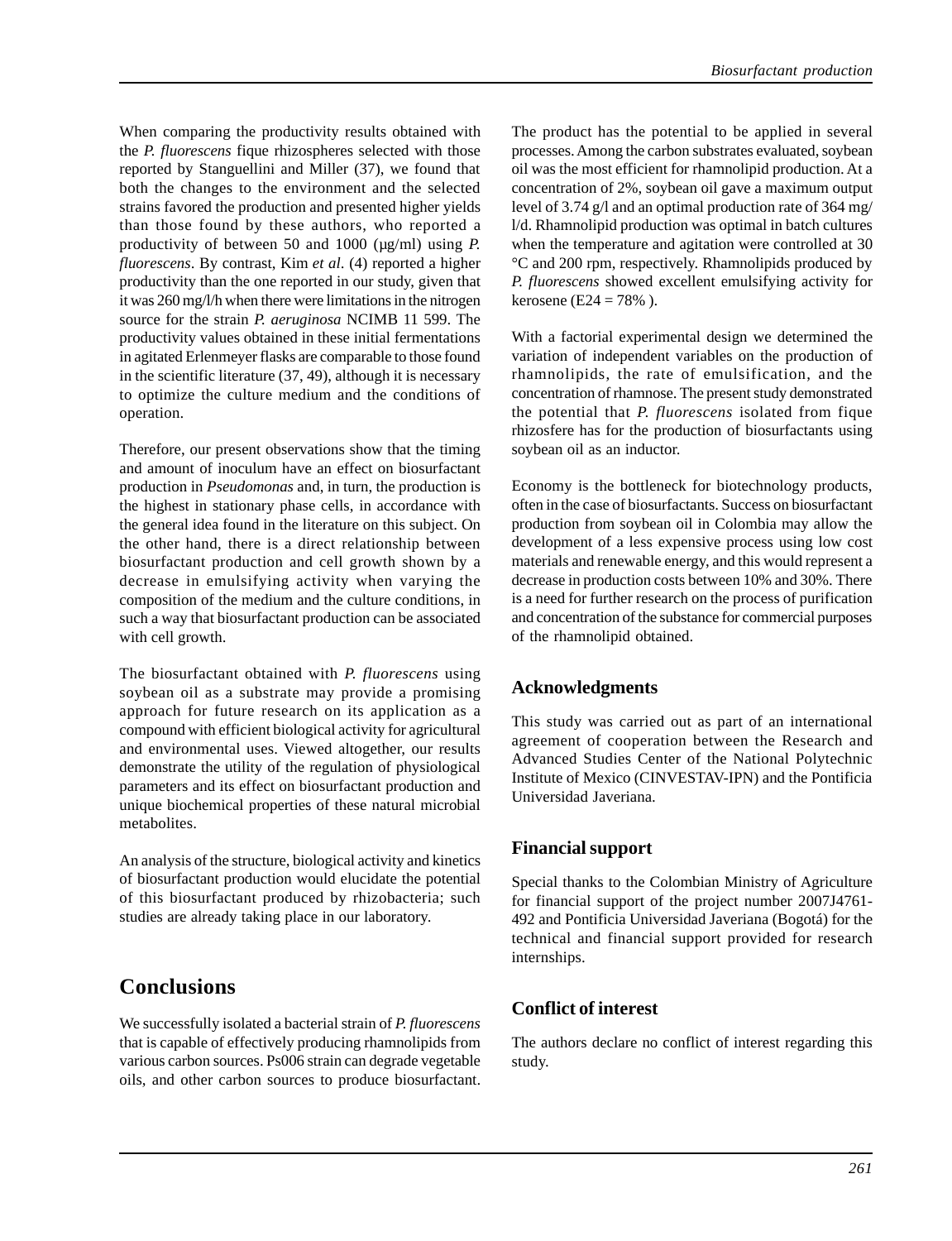# **References**

- 1. Cameotra SS, Makkar RS. Recent applications of biosurfactants as biological and immunological molecules. *Current Opinion Microbiology* 2004; **7** (3):  $1-5$ .
- 2. Nitschke M, Siddahartha GVAO, Contiero J**.** Rhamnolipid Surfactants: An Update on the General Aspects of these Remarkable Biomolecules. *Biotechnology Progress* 2005a; **21** (6): 1593-1600.
- 3. Banat IM, Franzetti A, Gandolfi I, Bestetti G, Martinotti MG, Fracchia L, Smyth TJ, Marchant R, Microbial biosurfactants production, applications and future potential. *Applied Microbiology Biotechnology* 2010; **87**(2):427-444.
- 4. Kim SH, Lim, EJ, Lee SO, Lee, JD, Lee TH. Purification and characterization of biosurfactants from Nocardia sp. L-417. *Applied Biotechnology Biochemistry* 2000; **31:** 249-253.
- 5. Haba E, Espuny MJ, Busquets M, Manresa A. Screening and production of rhamnolipids by *Pseudomonas aeruginosa* 47T2 NCIB 40044 from waste frying oils, *Journal Applied Environmental Microbiology* 2000; **88** (3): 379-387.
- 6. Mukherjee S, Das P, and Sen R. Towards commercial production of microbial surfactants. *Trends Biotechnology* 2006; **24** (11): 509-515.
- 7. Costa SGVAO, Nitschke M, Haddad R, Eberlin M, Contiero J. Production of *Pseudomonas aeruginosa* LBI rhamnolipids following growth on Brazilian native oils. *Process Biochemistry* 2006; **41** (2): 483-488.
- 8. Makkar RS, Cameotra SS. An update on the use of unconventional substrates for biosurfactant production and their new applications. *Applied Microbiology Biotechnology* 2002*;* **58** (4): 428-434.
- 9. Rahman KSM, Rhaman TJ, McCLean S, Marchant R, Banat IM. Rhamnolipid biosurfactant production by strains of *Pseudomonas aeruginosa* using low cost raw materials. *Biotechnology Progress* 2002; **18** (6): 1277-1281.
- 10. Déziel E, Lépine F, Milot S, VillemurI R. RhlA is required for the production of a novel biosurfactant promoting swarming motility in *Pseudomonas aeruginosa* Ç3-(3-hydroxyalkanoykoxy) alkanoic acids (HAAs), the precursors of rhamnolipids. *Microbiology* 2003; **149,** 2005-2013.
- 11. Prutti V,, Cameotra SS. Effect of nutrients on optimal production of biosurfactants by *Pseudomonas putida*—a Gujarat oil field isolate, Journal Surfactant Detergent. 2003; **6:** 65–68.
- 12. Kuklinsky-Sobral WL, Araujo R, Mendes IO, Geraldi AA, Pizzirani-Kleiner JL. Isolation and characterization of soybean-associated bacteria and their potential for plant growth promotion, *Environmental Microbiology* 2004; **6** (12): 1244–1251.
- 13. De Souza AN, Martins ML. Isolation, properties, and kinetics of growth of a thermophilic *Bacillus. Brazilian Journal Microbiology* 2001; **32** (4): 271-275.
- 14. King EO, Ward MK, Raney DE. Two simple media for the demonstration of pyocyanin and fluorescin. *Journal of Laboratory and Clinical Medicine* 1954**; 44:** 301-307.
- 15. Siegmund I, Wagner F. New method for detecting rhamnolipids excreted by Pseudomonas species during growth on mineral agar. *Biotechnoogy Technology* 1991; **5** (4): 265-268.
- 16. Deziel E, Paqette G, Villemur R, Lepine F, Bisaillon JG. Biosurfactant production by a soil *Pseudomonas* strain growing on polycyclic aromatic hydrocarbons. *Applied and Environmental Microbiology* 1996; **62** (6): 1908-1912.
- 17. Tuleva BK, Ivanov GR, Christova N. Biosurfactant production by a new *Pseudomonas putida* strain*. Verlag der Zeitschrift für Naturforschung.* 2002; **57** (3-4): 356-360.
- 18. Christova N, Tuleva B, Lalchev Z, Jordanova A, Jordanov B. Rhamnolipid biosurfactants produced by Renibacterium salmoninarum 27BN during growth on n-hexadecane. *Zeitschrift fuer Naturforschung. Section C Biosciences* 2004; **59** (1-2): 70–74
- 19. Chandrasekaran EV, Bemiller JN. Constituint analysis of glycoaminoglycans, In: Methods in carbohydrate chemistry, v. III, Academic Press, New York, USA. 1980, 89-96 p.
- 20. Déziel E, Lépine F, Milot S, Villemur IR. Mass spectrometry monitoring of rhamnolipids form a growing culture of *Pseudomonas aeruginosa* strain 57RP. *Biochemistry Biophycs Acta* 2000; **1485** (2-3): 145-152.
- 21. Cooper DG, Goldberg BG. Surface active agents from two *Bacillus* species. *Applied Environmental Microbiology* 1987; **53** (2): 224-229.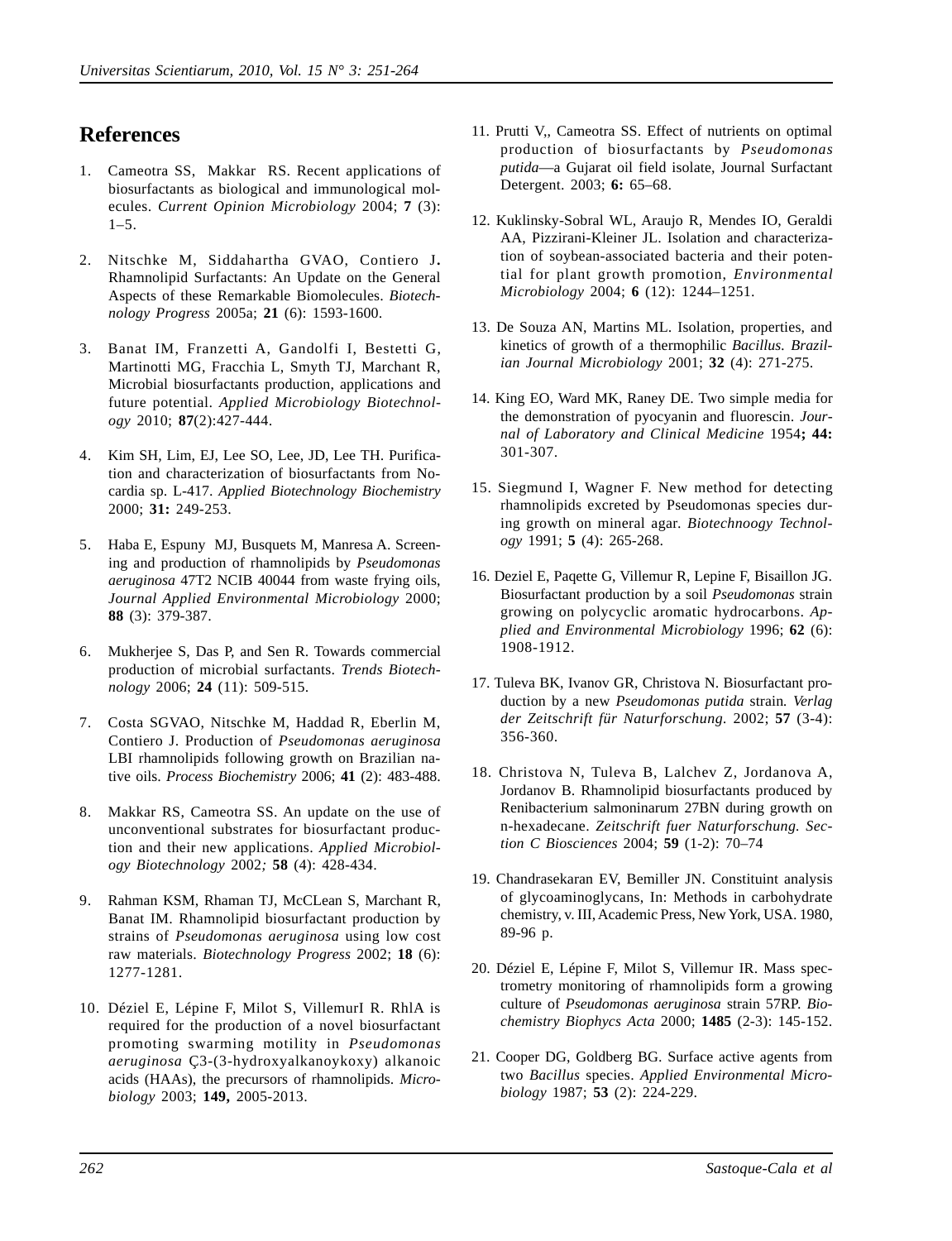- 22. Gizel CF, Priscilla FF, Marcio N, Maria ZC,"Factorial Design to Optimize Biosurfactant Production by *Yarrowia lipolytica*,". *Journal of Biomedicine and Biotechnology* 2010; **2010**:1-8
- 23. Pattanathu KSM, Rahman GP, Vincent A, Zulfiqur A. 2010. Production of rhamnolipid biosurfactants by *Pseudomonas aeruginosa* DS10-129 in a microfluidic bioreactor. *Biotechnology Applied Biochemistry* **55** (1): 45-52.
- 24. Nielsen TH, Christophersen C, Anthoni U, Sørensen J. 1999. Viscosinamide, a new cyclic depsipeptide with surfactant and antifungal properties produced by *Pseudomonas fluorescens* and *Pseudomonas fluorescens* DR54. *Journal Applied Microbiology* **86** (10)**:** 80-90.
- 25. Li E, Mira de Orduña R. A rapid method for the determination of microbial biomass by weight using a moisture analyser with an infrared heating source and an analytical balance. *Letters in Applied Microbiology* 2010; 50 (3):283-288.
- 26. Doran P. Principios de Ingeniería de los Bioprocesos. Editorial Acribia. Zaragoza, España. 1998, 468. p.
- 27. Bochner BR. Biolog: Modern Phenotypic Microbial Identification. Encyclopedia of Rapid Microbiological Methods, 2006; **2** (3): 55-73.
- 28. Kloepper JW, Rodriguez-Ubana R, Zehnder GW, Murphy J, Sikora E, Fernandez C. Plant root-bacterial interactions in biological control of soilborne diseases and potential extension to systemic and foliar diseases. Austral. *Plant Patholology*. 1999; **28**: 21- 26.
- 29. Atlas RM, Bartha R. "Ecología microbiana y Microbiología ambiental". Addison Wesley, Madrid. España. 2001.
- 30. Grayston SJ, Vaughan D, Jones D. Rhizosphere carbon flow in trees, in comparison with annual plants: the importance of root exudation and its impact on microbial activity and nutrient availability. *Applied Soil Ecology* 1996; **5** (1)**:** 29–56.
- 31. Perfumo A, Banat I, Canganella F, Marchant R. Rhamnolipid production by a novel thermophilic hydrocarbon-degrading *Pseudomonas aeruginosa* AP02-1. *Applied Microbiology Biotechnology* 2006; **72** (1): 132-138.
- 32. Perfumo A, Smyth TJP, Marchant R, Banat IM. Production and roles of biosurfactants and bioemulsifiers in

accessing hydrophobic substrates. In: Timmis KN (ed) Handbook of hydrocarbon and lipid microbiology, vol. 2. Springer, Heidelberg Berlin,Germany. 2010ª.1501–1512 p.

- 33. Guerra-Santos LH, Kapelli O, Fiechter A. Dependence of *Pseudomonas aeruginosa* continuous culture biosurfactant production on nutritional and environmental factors. *Applied Microbiology Biotechnology* 1986; **24** (6): 443-448.
- 34. Healy MG, Devine CM, Murphy R. Microbial production of biosurfactants. *Resource Conserved Recycle* 1996; **18** (1):41-57.
- 35. Reiling HE, Thanei-Wyss U, Guerra-Santos LH, Hirt R, Käppeli O, Fiechter A. Pilot plant production of rhamnolipid biosurfactant by *Pseudomonas aeruginosa***.** *Applied Environmental Microbiology* 1986;**51**(5):985-989.
- 36. Mata–Sandoval J, Karns C, Torrents A. Effect of nutritional and environmental conditions on the production and composition of rhamnolipids by *Pseudomonas aeruginosa* UG2. *Microbiology Research*, 2001; **155**: 249-256.
- 37. Stanguellini ME. Miller RM. Biosurfactants. Their identity and potential efficacy in the biological control of zoosporic plant pathogens. *Plant Disease* 1997; **81**: 4-12.
- 38. Soberón-Chavez G, Lépine F, Déziel E. Production of rhamnolipids by *Pseudomonas aeruginosa*. *Applied Microbiology Biotechnology* 2005b; **68** (6): 718-725.
- 39. Santos AS, Sampaio APW, Vasquez GS, Santa Anna LM, Freire DMG. Evaluation of different Carbon and Nitrogen Sources in Production of Rhamnolipids by a Strain of *Pseudomonas aeruginosa*. *Applied Biochemistry Biotechnology* 2002; **98** (1-9): 1025-1034.
- 40. Shabtai J, Wang DIC. Production of emulsion in a fermentation process using soy bean oil in a carbon nitrogen coordinated feed. *Biotechnolology Bioengineering* 1990; **35** (8): 753-765.
- 41. Chayabutra C, WU J, JU LK. Rhamnolipid production by *Pseudomonas aeruginosa* under denitrification: effects of limiting nutrients and carbon substrates. *Biotechnology Bioengineering* 2001; **72** (1):25-33.
- 43. Lang S, Wullbrandt D. Rhamnose lipids-biosynthesis. Microbial production and application potential. *Applied Microbiology Biotechnology* 1999; **51** (1):22- 32.